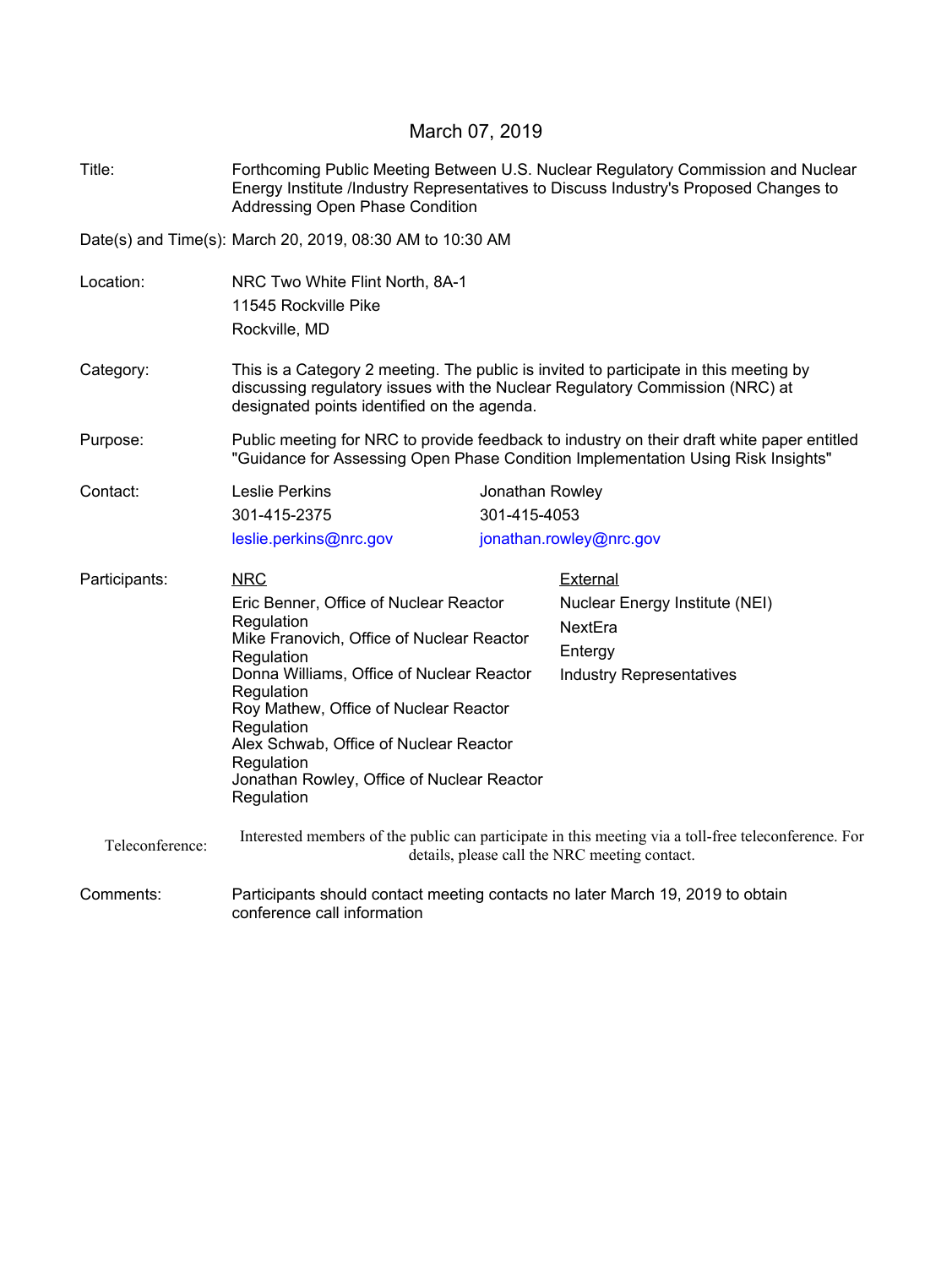## PUBLIC MEETING AGENDA

Forthcoming Public Meeting Between U.S. Nuclear Regulatory Commission and Nuclear Energy Institute /Industry Representatives to Discuss Industry's Proposed Changes to Addressing Open Phase Condition

March 20, 2019, 08:30 AM to 10:30 AM

NRC Two White Flint North, 8A-1 11545 Rockville Pike Rockville, MD

| <b>Time</b>  | <b>Topic</b>                                         | <b>Speaker</b>          |
|--------------|------------------------------------------------------|-------------------------|
| 8:30 a.m.    | <b>Introductions/Opening Remarks</b>                 | NRC/Industry            |
| 8:40 a.m.    | Discussion/NRC Provide Feedback on Draft White Paper | NRC.                    |
| $9:10$ a.m.  | Discussion                                           | NRC & NEI/Industry      |
| $10:15$ a.m. | <b>Questions From Public</b>                         | Public/NRC/NEI/Industry |
| $10:30$ a.m. | Adjourn                                              |                         |